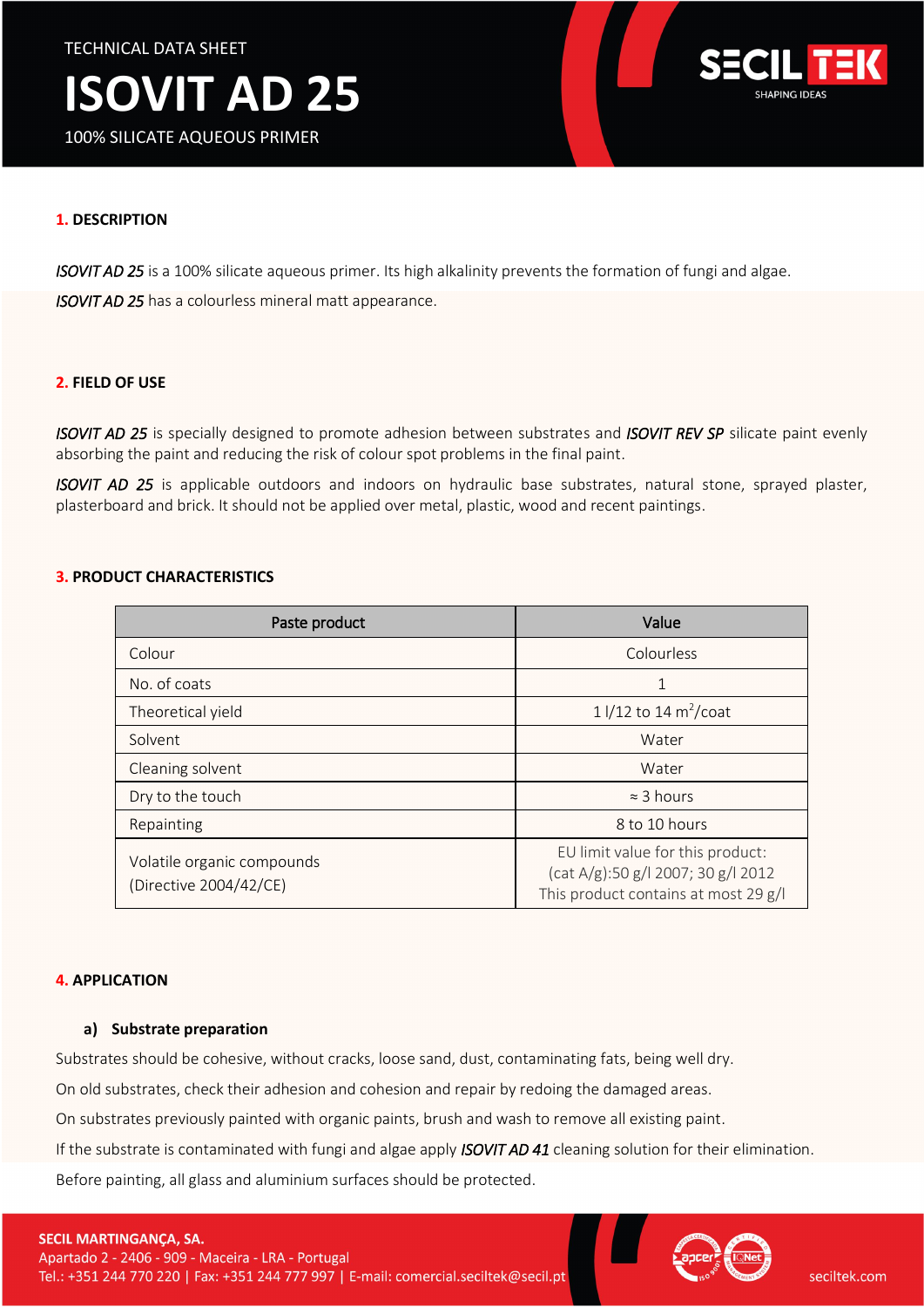

# **ISOVIT AD 25**

100% SILICATE AQUEOUS PRIMER

# **b) Preparation**

Stir the product until its complete homogenization. Apply undiluted.

# **c) Application**

Apply a coat on the substrates with the aid of a brush or a non-spill roll.

Alternatively, if better opacity is desired, for example on non-homogeneous substrates, it is advisable to use the proportion of 1 volume of water with a volume of *ISOVIT REV SP* and 1 volume of *ISOVIT AD 25*.

#### **d) Restrictions**

The substrate temperature must be  $3^{\circ}$ C above dew temperature, but it may not be hot due to sunlight exposure.

*ISOVIT AD 25* should not be applied at room and substrate temperatures below 10 °C, above 30 °C and relative humidity of more than 70 %.

#### **e) Complementary Advices**

Do not add any other products to *ISOVIT AD 25*. It should be applied as it is shown in its original packaging.

# **5. PACKAGING AND VALIDITY**

#### **Packaging**

15 l buckets in plasticized pallets of 33 buckets.

#### **Validity**

24 months provided the conditions of the original packaging remain unaltered and in good storage conditions, protected from extreme temperature and humidity.

# **6. HEALTH AND SAFETY** (**DOES NOT REPLACE CONSULTATION OF THE PRODUCT SAFETY DATA SHEET**)

- Irritating to eyes, respiratory system and skin;
- May cause sensitization in contact with skin;
- Do not breathe dust;
- Avoid contact with skin and eyes;
- If it comes in contact with eyes, rinse immediately and thoroughly with water and seek a specialist advice;
- Use protective clothing and appropriate gloves;
- Keep out of children's reach.

# SECIL MARTINGANÇA, SA.

Apartado 2 - 2406 - 909 - Maceira - LRA - Portugal Tel.: +351 244 770 220 | Fax: +351 244 777 997 | E-mail: comercial.seciltek@secil.pt